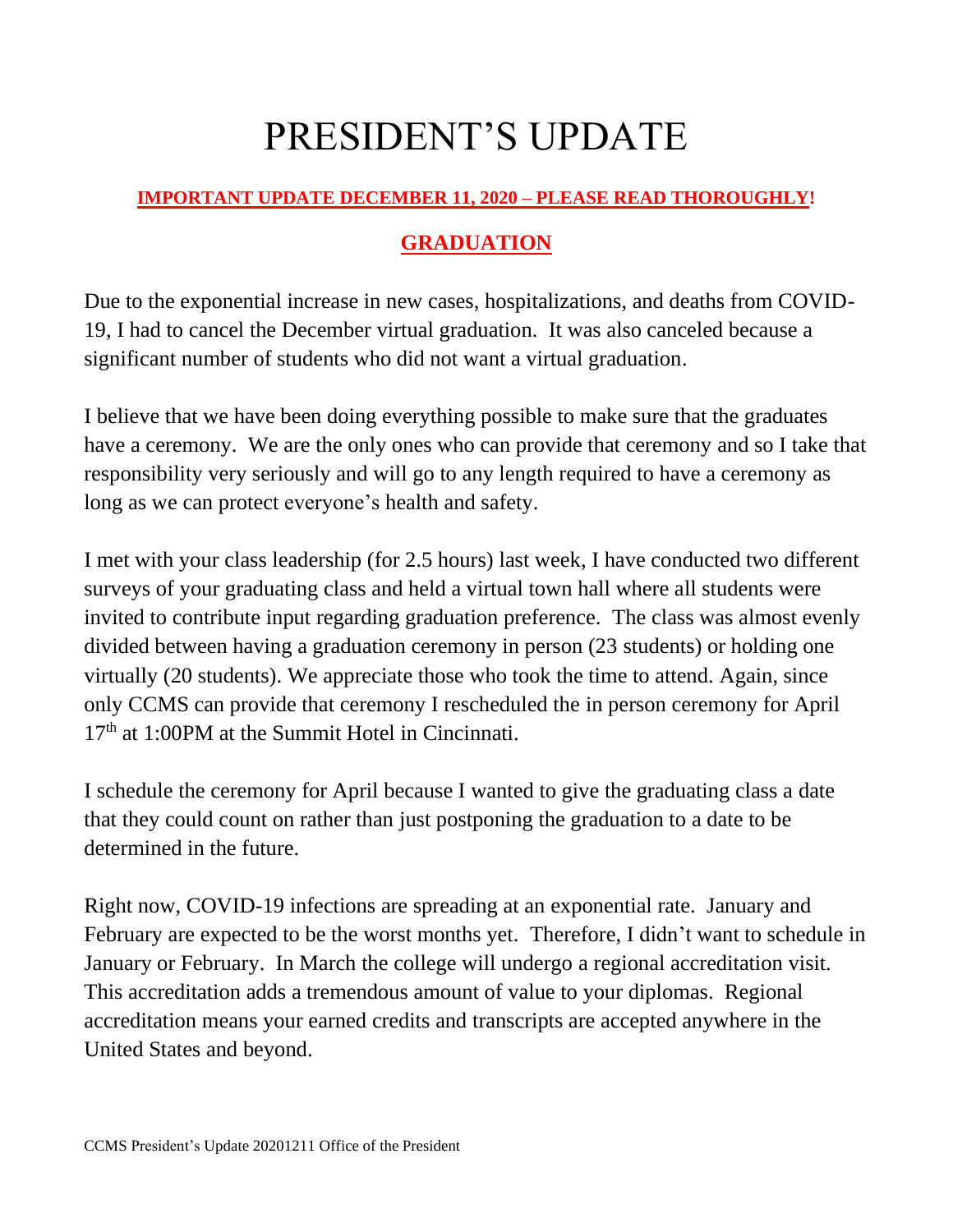Also, the vaccinations are beginning now. By April the vaccinations should be beginning to have a positive impact on society. Even though total herd immunity is not expected to be achieved until late summer - early fall, I feel confident in setting an April graduation date.

Your graduation will take place at 1:00 PM. There will be another graduation that same day for the current S3 class in the morning. I wanted to make sure that each class had their own ceremony and that two classes were not combined.

You will receive everything you are entitled to diplomas, sashes, cords, binder, transcripts etc. later this month. Some of the cords are on backorder but everything else is progressing on track.

We have extended an opportunity for students who want to repeat any class taken via distance learning during the past year to attend that class again in person next semester. Some students have accepted and will be taking gross anatomy again next semester.

The COVID-19 Pandemic had been hard on everyone; students, faculty, staff, and supporters all had to work hard to achieve our two priorities. Our two priorities during this pandemic: 1) keep everyone safe as possible from COVID-19 and 2) keep classes going so students would earn their degrees on time so they could start their careers without inordinate delay. I believe that we did all we could to keep everyone safe while continuing to provide quality instruction via distance learning. Evidence of that point can be seen in how extremely well your class did on the NBE. In fact, you've had the best first-time past rates for a class in recent history.

I ask for your indulgence a little longer. As we get closer to your new graduation date we will begin to gather info on who will attend and amount of guests. If necessary, we may have to have a hybrid graduation where some of those who cannot attend in person are given the opportunity to attend via zoom.

Because the date is several months from now, I recommend asking your new employers for that date off as early as possible. If you plan now, you will have better success at getting the time off from your apprenticeships to graduate. If anyone needs help speaking to their employer, I am more than glad to try and assist.